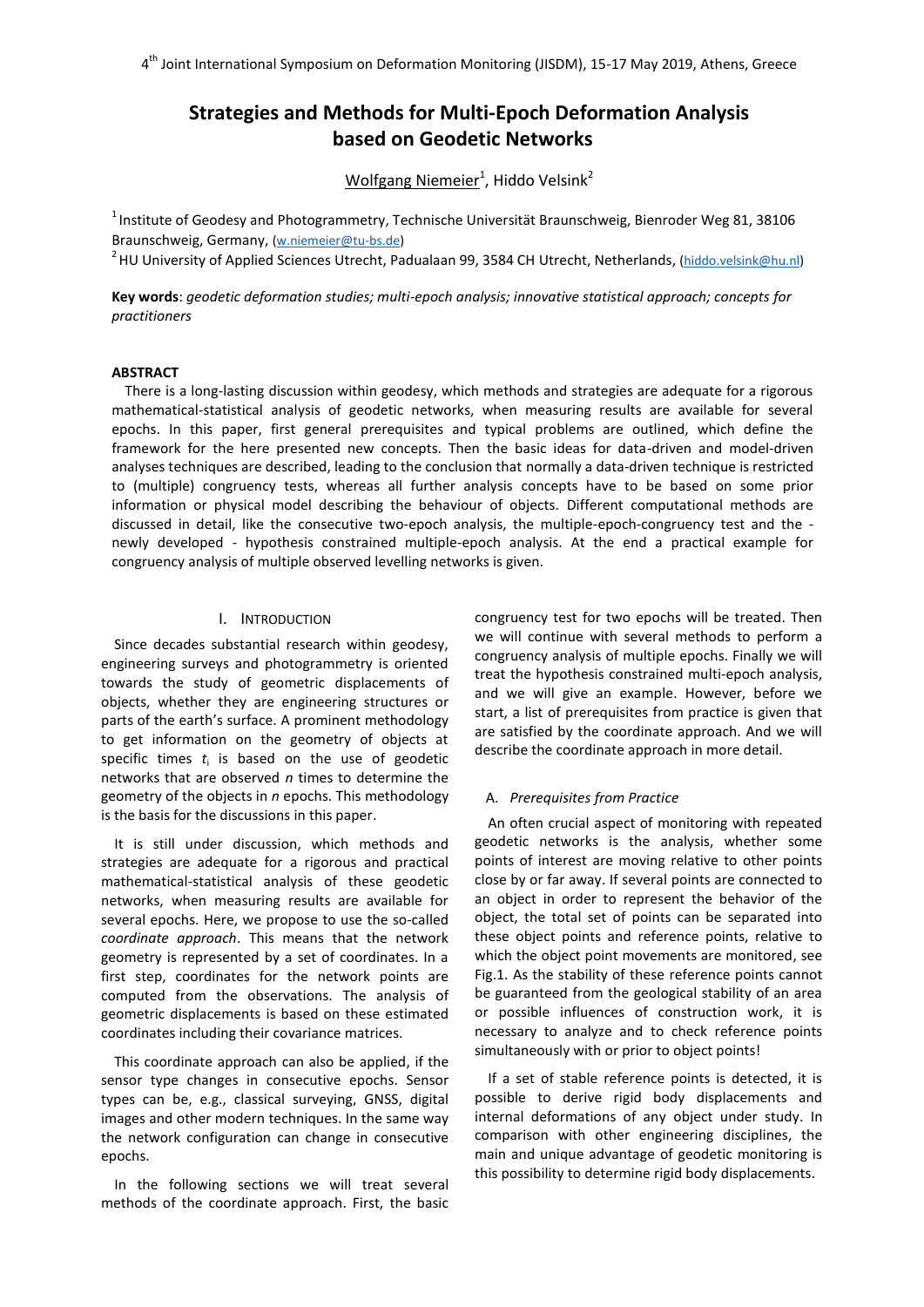Several prerequisites have to be covered by the approach, before one can claim it to be rigorous and applicable in practice:

i) The original configuration of points may be different from epoch to epoch, because points are lost and / or added in the course of time.

ii) For long-lasting monitoring projects the type of geodetic sensors can change: While several decades ago levelling and total stations were the only adequate sensors, later GNSS was included, followed by lasertracker, laserscanning and radar systems. Right now digital images from aircrafts and drones come into play.

iii) The approach has to be applicable independently of the dimensions of the network, i.e. for 1D, 2D or 3D monitoring tasks.

iv) It has to be possible to give analysis results to the client after each epoch. These results have to be reliable to allow the client to evaluate the stability of the monitoring object and to take proper action. It is in general not acceptable not to make an analysis of epochs until the end of the monitoring project, when all epochs have been measured.



Figure 1: Principle design with reference and object points to derive absolute displacements (Pelzer, 1985)

# B. *Coordinate Approach*

To find a way to have an analysis method, satisfying all prerequisites, we propose the so-called *coordinate approach,* as it is the most flexible method and allows for a good interpretation of the displacements and geometry of an object. The coordinate approach requires that, as a first step, for each individual epoch a set of coordinates  $X_i$  and covariance matrices  $\sum_{\text{xixi}}$  is determined by a least squares adjustment. This set has to include both object points and reference points.

As starting point for this paper we have for a series of epochs  $t_1$ ,  $t_2$ , ...  $t_k$  as starting information:

| Epoch $t_1$ : | $\hat{X}_1$ , $\hat{\sigma}_{01}^2$ , $Q_{x1x1}$ , $f_1$ |     |     |
|---------------|----------------------------------------------------------|-----|-----|
| Epoch $t_2$ : | $\hat{X}_2$ , $\hat{\sigma}_{02}^2$ , $Q_{x2x2}$ , $f_2$ |     |     |
| ...           | ...                                                      | ... | ... |
| Epoch $t_k$ : | $\hat{X}_k$ , $\hat{\sigma}_{0k}^2$ , $Q_{xkxk}$ , $f_k$ |     |     |

Here the covariance matrices  $\sum_{xixi}$  are split up into cofactor matrices  $Q_{xixi}$ and variance factors  $\sigma_{0i}^2$ :

$$
\sum_{\text{xixi}} = \sigma_{0i}^2 Q_{xix}
$$

This split up allows for testing the *basic hypothesis* of deformation studies: All quantities  $\hat{\sigma}_{0i}^2$ , derived with  $f_i$  degrees of freedom, have to be estimates of the same theoretical variance factor  $\sigma_0^2$ . Additionally, it allows to use theoretical as well as empirical estimates for  $\sigma_0^2$  within the analysis.

As we want to include the set of reference points into the analysis, coordinate estimates for all points have to be considered, leading, in general, to a singular adjustment model and by this to singular cofactor matrices  $Q_{xixi}$ .

# II. CONGRUENCY TEST FOR TWO EPOCHS

As a first step one can restrict the statistical analysis to the classical *congruency problem* (term introduced by Niemeier, 1981), i.e. to the question, whether or not statistically significant deviations exist between the geometry of networks in two epochs  $t_1$  and  $t_2$ .



Figure 2: Problems solved by congruency analysis (Niemeier 2008)

With reference to Fig. 2 a congruency analysis answers the question, whether or not the deviations between the locations of all the points are caused by real displacements or are just the effect of uncertainties of the observations, i.e. lay within the unavoidable uncertainty level of the networks under consideration.

Rigorous and approximate analysis approaches for this classical deformation analysis problem can be found in ,e.g, Pelzer (1971, 1985), Niemeier (1979, 1981, 2008), Chrzanowski et al. (1981), Heunecke et al. (2013). Lösler et al. (2017).

For simplicity, here we assume that the number of points is identical in all epochs and both epochs are adjusted within the same S-System (see: …). The *zerohypothesis H<sup>o</sup>* of this congruency test is given by

$$
H_0: \qquad E(\hat{X}_1) = E(\hat{X}_2) \quad ,
$$

i.e. under *H<sup>0</sup>* the statistical expectation *E* of the coordinate estimates of both epochs are equal.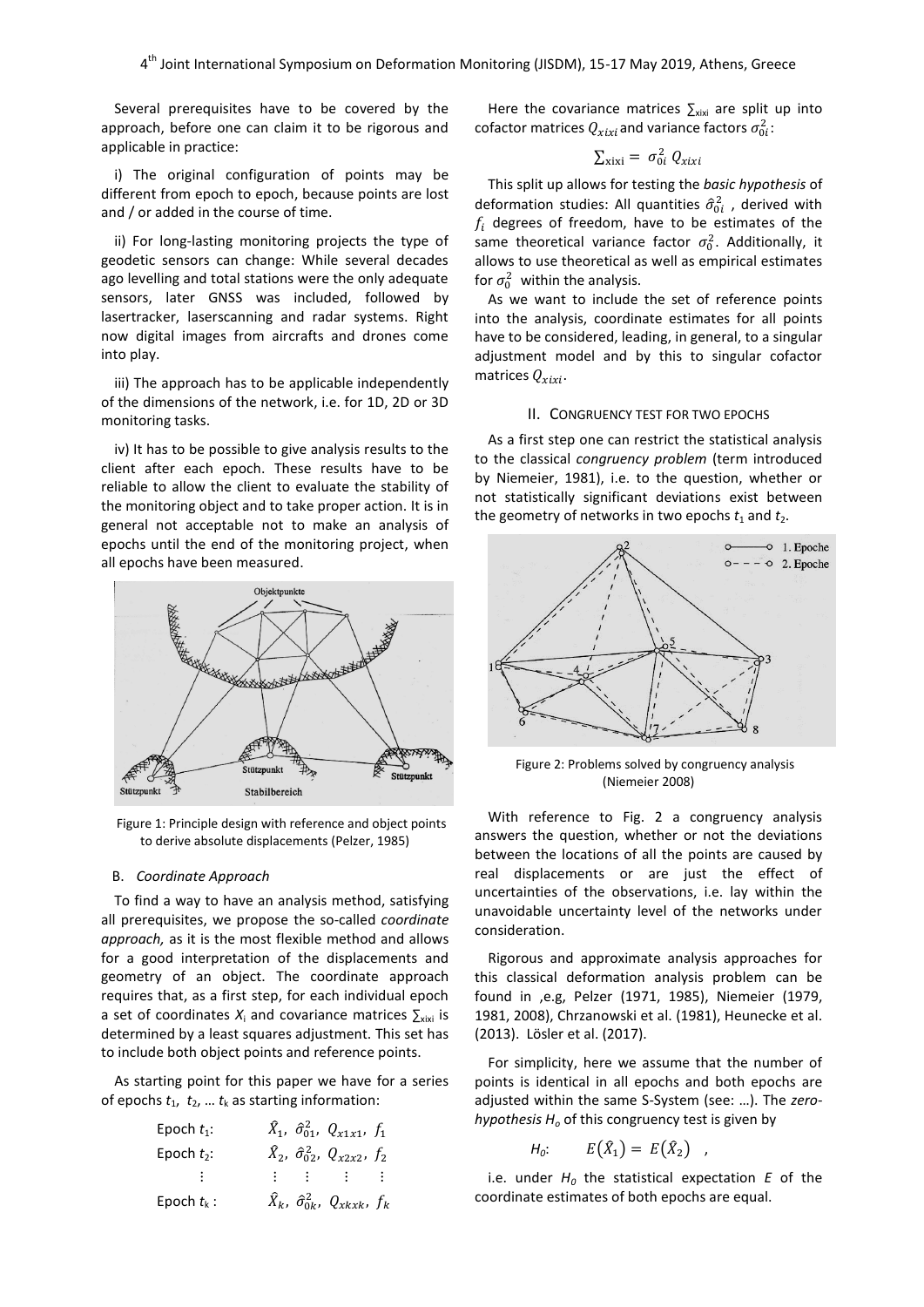The common *alternative hypothesis H<sup>A</sup>* is :

$$
H_A: E(\hat{X}_1) \neq E(\hat{X}_2) ,
$$

what means that there are significant differences between the epochs, if  $H_A$  holds. Normally nothing more is specified for a congruency test.

As a first step for the testing procedure itself the difference vector *d* is computed

$$
d = X_2 - X_1
$$

The corresponding covariance information for this difference vector *d is*:

$$
Q_d = Q_{x2x2} + Q_{x1x1}
$$

The basic test statistic for this global congruency test is given by the ratio, see Niemeier (2008):

$$
F = \frac{d^t Q_d^+ d}{\sigma_0^2 h}
$$

Where the "+" indicates the pseudo-inverse, *t* indicates the transposed vector, and *h* is the rank of the cofactor matrix  $Q_d$ . Other generalized inverses can be used here, but the pseudoinverse makes it clear that really all points are included into the analysis.

If this empirical quantity  $F$  exceeds the 95% quantile of the statistical F-distribution with *h* and ∞ degrees of freedom, the coordinate estimates between the epochs *1* and *2* differ statistically significantly.

Especially the use of the theoretical variance factor  $\sigma_0^2$  is discussed: several authors recommend to use a combined empirical estimate  $\hat{\sigma}_0^2$ , instead, to account for the empirical situation more adequately.

The next step of a complete congruency analysis is the *localization* of significant movements for individual points or groups of points (Niemeier 2008). This is, however, outside the scope of this paper.

# III. CONSIDERATIONS FOR DEFORMATION ANALYSIS OF MULTIPLY OBSERVED NETWORKS

For the statistical analysis of the results of multiply observed geodetic networks, some conceptual issues have to be considered. It is hardly impossible to analyze multi-epoch networks without at least some information about the deformations to be expected. This means that the approach for further analysis depends on our knowledge (real or assumed) of the behavior of the monitoring object itself.

# A. *Data Driven Analysis*

Normally, in our profession we restrict ourselves to the data that are directly available to us, i.e. our own observations resp. results. With proper knowledge and processing of the sensor data we come up with results for each epoch, for which we have sufficient confidence in their precision and reliability.

Any advanced analysis based on just these data has to be restricted to simple models, e.g. no deformations present (see section V), or just linear deformations (kinematic models, see Heunecke et al. (2013).

Of course, during the design phase we use knowledge of the possible behavior of the structure to be monitored to select adequate object and reference points and we determine critical values for displacements in order to select the required precision. However, as long as we do not include a geological or physical model on possible displacements, we remain with a data driven analysis.

#### B. *Model Driven Analysis*

An extension of this concept is the inclusion of prior information into the analysis approach itself. For most monitored objects some physical model exists, which is shown in the following.

For engineering structures such a model may consist of knowledge about the behavior during the consolidation phase of a foundation, which is, e.g., given by a consolidation function. Alternatively, a mechanical model for the behavior of a structure may have been constructed in the design phase, e.g. a model of the bending of a dam due to the actual water level.

For monitoring of sections of the earth's surface this prior information may consist of knowledge about the existence of active tectonic fissures, the boundary of a landslide effected area or current underground mining activities.

In general these behavior models do not have the same level of confidence as our geodetic results. They are based on well-founded assumptions or derived from theoretical considerations, but they are not severely tested for the actual project.

As a minimum, such a model has to contain information on the:

- geometrical extent of the critical area
- expected movements (direction and size)
- temporal progression of displacements.

Different methodologies exist to treat prior information. In section VI prior information is used to setup alternative hypotheses. The validity of these hypotheses can be checked by the given tests.

### IV. CONGRUENCY ANALYSIS OF MULTIPLE EPOCHS

# A. *Starting Models*

In this section a rigorous congruency analysis is presented for multiply observed geodetic networks, i.e. when the object geometry is determined in epochs  $t_1$ ,  $t_2$  ... $t_k$  and results according to section II are given.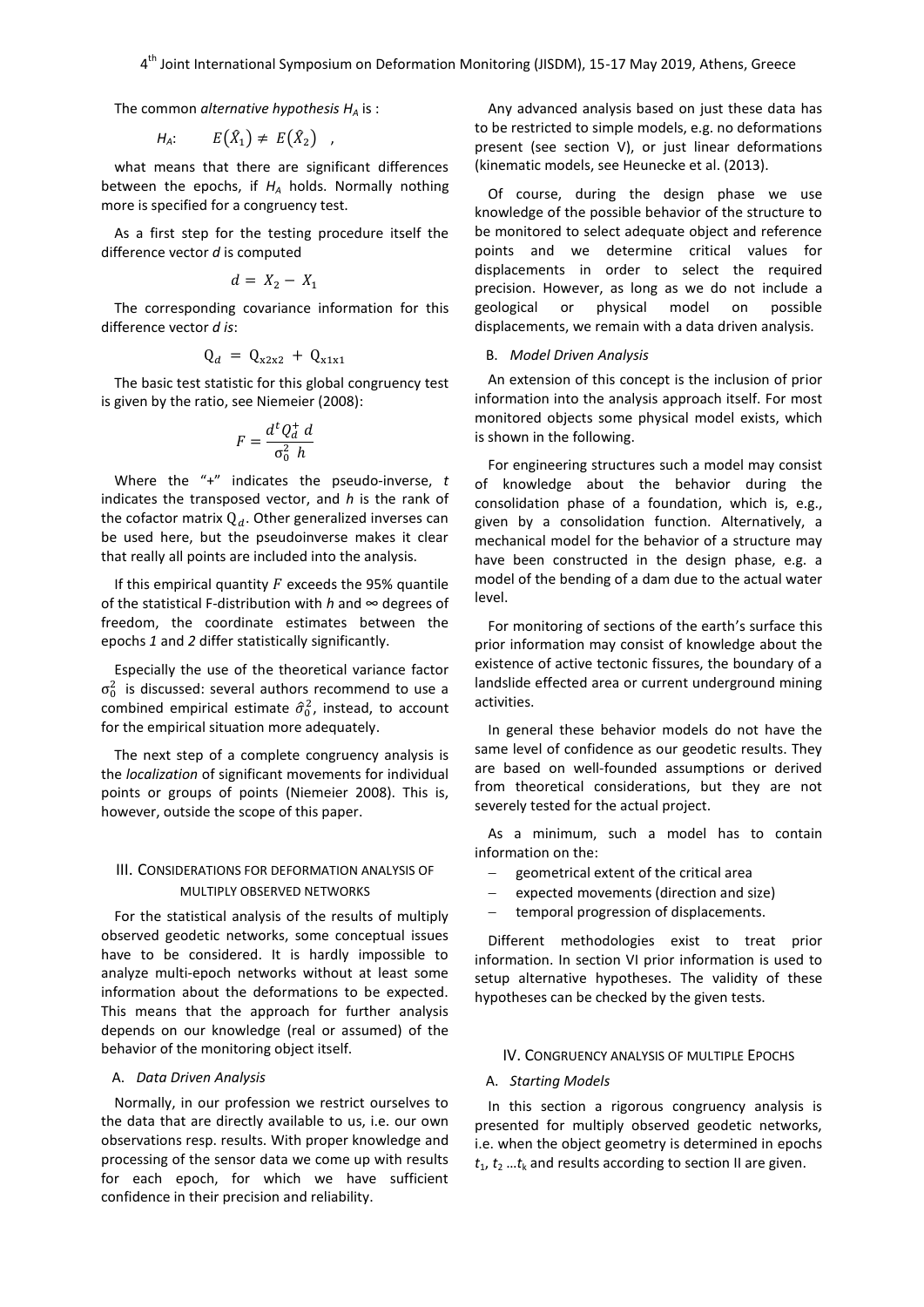*Remark: As these epochs are in general not equidistant in time and the number of epochs is limited, we cannot treat them with concepts of time series analysis: No autocovariance function can be derived, no search for periodicities can be done in the time domain, etc.*

The starting model for the congruency analysis of k epochs is given in Niemeier (1981, 2008) as:

|                                                                                                                                                                                 |  |                                             | $\mathbf{0}$ |                         |                                                                                                                                   |  |
|---------------------------------------------------------------------------------------------------------------------------------------------------------------------------------|--|---------------------------------------------|--------------|-------------------------|-----------------------------------------------------------------------------------------------------------------------------------|--|
|                                                                                                                                                                                 |  | $\begin{bmatrix} A_{11} \\ 0 \end{bmatrix}$ | $A_{22}$     | $\overline{\mathbf{0}}$ |                                                                                                                                   |  |
|                                                                                                                                                                                 |  |                                             |              |                         |                                                                                                                                   |  |
| $\begin{bmatrix} l_1 \\ l_2 \\ \vdots \\ l_k \end{bmatrix} + \begin{bmatrix} v_1 \\ v_2 \\ \vdots \\ v_k \end{bmatrix} = \begin{bmatrix} A_1 \\ 0 \\ 0 \\ 0 \\ 0 \end{bmatrix}$ |  |                                             |              |                         | $\begin{bmatrix} 0 \\ 0 \\ 0 \\ A_{kk} \end{bmatrix} \begin{bmatrix} \hat{x}_1 \\ \hat{x}_2 \\ \vdots \\ \hat{x}_k \end{bmatrix}$ |  |

This equation considers the normal situation within an adjustment that one has to linearize the functional model, leading to the incremental observation vectors  $l_i$  (observed observations minus computed ones), the residual vectors  $v_i$ , the design matrices  $A_{ii}$  and the incremental coordinate estimates  $\hat{x}_i$ . Here no functional relations between the epochs are included; each epoch in itself can be adjusted and analyzed.

The corresponding stochastic model is given by:

$$
\Sigma_{ll} = \sigma_0^2 Q_{ll} = \sigma_0^2 \begin{bmatrix} Q_{11} & 0 & 0 & 0 \\ 0 & Q_{22} & 0 & 0 \\ 0 & 0 & \ddots & 0 \\ 0 & 0 & 0 & Q_{kk} \end{bmatrix}
$$

In this stochastic model no correlations are included between the epochs, which means that e.g. no remaining effects from non-modelled atmospheric conditions are considered.

### B. *Consecutive Two-Epoch Analysis*

A common approach to handle k epochs is repeated application of two-epoch congruency tests. The following strategies can be followed:

i) *Congruency tests for consecutive epochs:*

$$
\begin{array}{c} 1 - 2 \\ 2 - 3 \\ ... \\ k - 1 - k \end{array}
$$

ii) *Congruency test of each epoch against epoch 1:*

$$
\begin{array}{c}\n1-2 \\
1-3 \\
\end{array}
$$
\n
$$
\begin{array}{c}\n\ldots \\
1-k\n\end{array}
$$

An important aspect here is the existence of a sufficiently large group of stable reference points during the complete monitoring project. For twodimensional networks from our own practice we found that we have to have at least 3, better 4 or more stable reference points over all epochs!

Often as a first step within a complex monitoring task just the reference points are analyzed to find the stable points or areas. Then the displacements of all other points are computed relative to the stable reference points. In the example in section VII results for such an analysis are presented.

#### C. *Cumulative / Sequential Analysis*

In principle, sequential adjustments (Heunecke et al. 2013) allow to update the estimated coordinate vectors  $X_i$ , if a network (or even parts of it) is reobserved, i.e. a new epoch is available. The results of epoch 1 are the starting point, which are updated with additional observations of epoch 2, 3, …, k. A standard sequential adjustment is only valid, if the network geometry is stable or the movement model for the behavior is valid throughout the analysis.

For deformation studies, therefore, a modified sequential approach has to be applied:

i) If the congruency test of epoch 1 and 2 leads to the result: "No significant deformations detectable", it is justified to combine the observations of both epochs, i.e. to make a new adjustment with the functional model:

$$
\begin{bmatrix} l_1 \\ l_2 \end{bmatrix} + \begin{bmatrix} v_1 \\ v_2 \end{bmatrix} = \begin{bmatrix} A_{11} & 0 \\ 0 & A_{22} \end{bmatrix} [\hat{x}_{1-2}]
$$

Normally, this combined new adjustment will be restricted to the stable reference points, as one wants to analyze and detect displacements within the object area. This computational model gives better estimates  $\hat{x}_{1-2}$  for the coordinates of the points under discussion.

ii) For the next congruency test the coordinate vector  $\hat{x}_3$  of epoch 3 will be tested against this combined coordinate vector  $\hat{x}_{1-2}$ , following the procedure given in section I section B.

If this congruency test leads to the result: "No significant deformations detectable" for the group of points under discussion, it is justified to combine the observations of all three epochs, i.e. to make a new adjustment with the functional model:

$$
\begin{bmatrix} l_1 \\ l_2 \\ l_3 \end{bmatrix} + \begin{bmatrix} v_1 \\ v_2 \\ v_3 \end{bmatrix} = \begin{bmatrix} A_{11} & 0 & 0 \\ 0 & A_{22} & 0 \\ 0 & 0 & A_{33} \end{bmatrix} \begin{bmatrix} \hat{x}_{1-3} \end{bmatrix}
$$

iii) The same procedure is applied for subsequent epochs. Following this concept, one comes up with the *cumulative testing procedure*, originally developed by Niemeier (1979, 1981).

In practice, when in a specific epoch one or more of the discussed points have significant deformations, they get a new point number from that epoch on.

#### D. *Conclusion for this section*

It can be concluded that a multi-epoch analysis within this data-driven analysis is restricted towards multi-epoch congruency tests, i.e. to an analysis which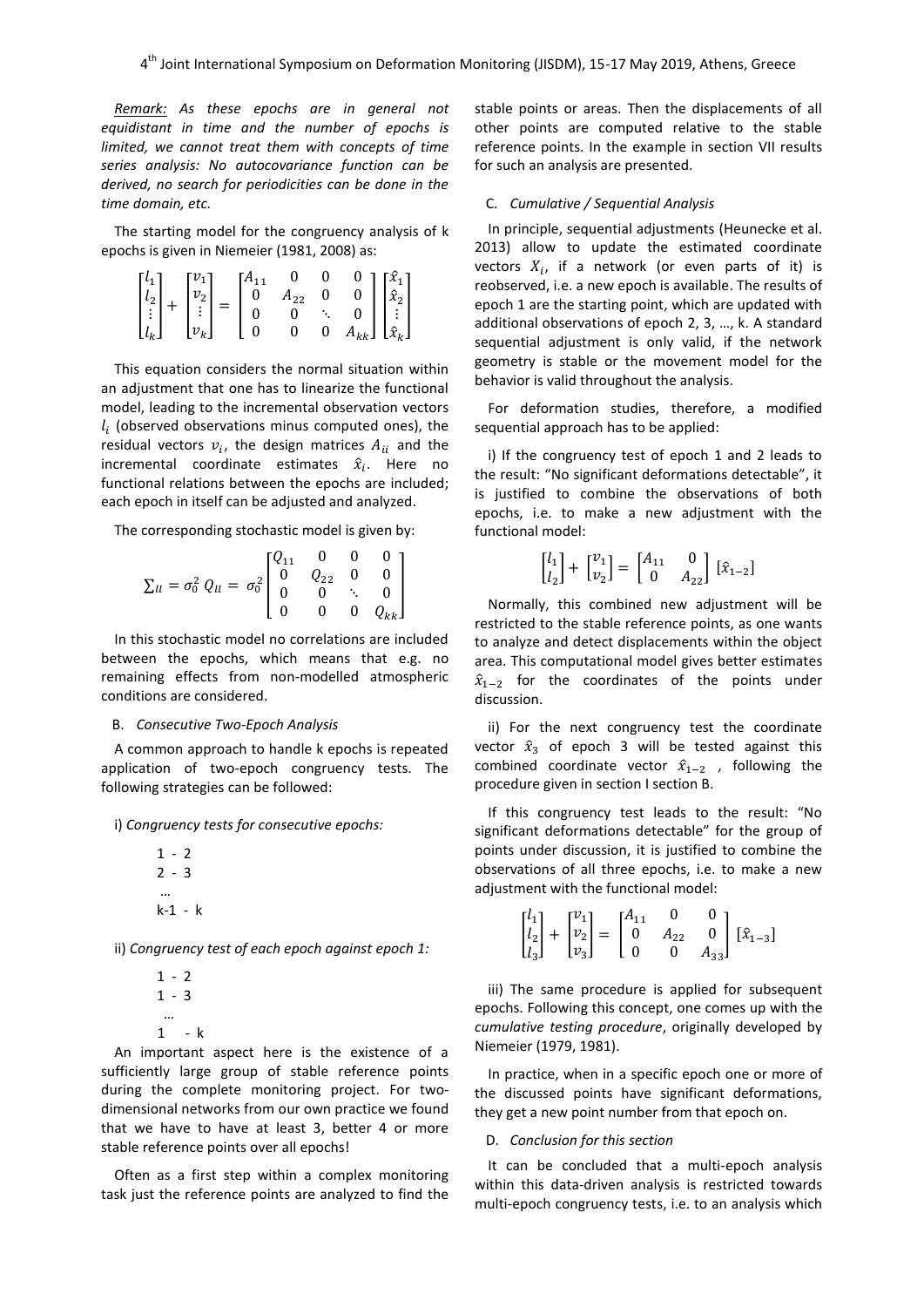points and/or which areas are statistically stable. This is an important analysis tool, but does not fulfill advanced requirements as they exist today.

#### V. HYPOTHESIS CONSTRAINED MULTI-EPOCH ANALYSIS

As mentioned above, one possibility to deal with prior information is to use hypotheses that account for the available displacement model. These hypotheses constrain the adjustment model for several epochs (Velsink, 2016, 2018). An analysis with such a model is called here a hypothesis constrained multi-epoch analysis.

### A. *Characteristics of the method*

As outlined in section II the monitored points (both object and reference points) constitute a separate geodetic network for each epoch. Hence, if points have been measured in *n* epochs, there are *n* networks, but in this approach every point has a different name in each epoch. All networks are adjusted in a joint leastsquares adjustment, in which the networks are linked together by constraints on the parameters. Using a Gauss-Markov model with constraints (e.g. Kourouklis and Paige 1981, Niemeier 2008, Koch 2013), the coordinates of each point appear *n* times in the parameter vector. If "no deformation" is the starting point for the deformation analysis, the constraints merely state that the coordinates of each point are equal in all epochs. It may happen that this model is rejected, when submitted to a statistical test. Then, more specific tests of the constraints (one-, two- or three-dimensional tests for 1D, 2D or 3D respectively) are used to detect which points are rejected most clearly. These points can be *relaxed* by giving them some large standard deviation. A new adjustment and subsequent testing will show, whether the model is now accepted. Then, one or more deformation hypotheses should be formulated concerning some or all of these relaxed points, based on assumptions about physical reality. These deformation hypotheses are incorporated in the adjustment model as *reformulations* of the deformation constraints. The reformulations are based on one or more mathematical functions that describe the movement(s) of one or more points through several epochs.

The observations of the adjustment model are *coordinates* that have resulted from separate adjustments of each epoch (Velsink, 2016). It is assumed that full covariance matrices of the preceding adjustments are available. If they are missing, the analysis can still be done, but with less precise results.

A notable characteristic of the model is the incorporation of *transformations* in the parameter vector. The transformations are similarity or

congruence transformations between the epochs (that is, between the coordinates of different epochs in the observation vector). They take care that all coordinates in the parameter vector are estimated relative to the same geodetic datum. This approach has three advantages. First, the coordinates in the observation vector, and their covariance matrices, do not need a previous transformation to a common S-system. Secondly, no S-transformations are necessary to test for movements of datum points. And thirdly, it is guaranteed that testing the model will test the equality of form (in the case of similarity transformations), or form and size (in the case of congruence transformations), of the different networks (epochs). Differences in geodetic datum will have no influence on the testing results. Moreover, the testing results are invariant for changes in the geodetic datum of the coordinates of any epoch.

Here, it is worth noting that fixing the geodetic datum of the coordinates of all epochs can be done by fixing some coordinates (in the parameter vector; for example six or seven in 3D) of *just one* epoch. The coordinates of datum points in all other epochs need not to be fixed. This means, that datum points do *not* have to be stable points (nonmoving points)! This means as well that datum points and reference points are two different types of points; they can be different points; it is even possible to use object points as datum points.

### B. *Adjustment model*

Several approaches exist to solve a linear Gauss-Markov model with constraints on the parameters. Here an approach is chosen that leads to a singular covariance matrix of the observation vector. Singularity of the covariance matrix does not have to pose problems, because several methods exist to get a rigorous least-squares solution of such an adjustment model (Velsink, 2018). It is not necessary to use large weights (as approximation to infinite weights), which would yield a nonrigorous solution and could cause numerical instabilities.

The following system of equations for the coordinate model, in its linearized form, is used:

$$
\underbrace{\begin{pmatrix} b \\ z_d \\ z_g \end{pmatrix}}_{l} + \underbrace{\begin{pmatrix} v_b \\ v_d \\ v_g \end{pmatrix}}_{v} = \underbrace{\begin{pmatrix} P & -F & 0 \\ Z_d & 0 & Z_{\nabla} \\ Z_g & 0 & \underbrace{0}{\nabla} \end{pmatrix}}_{A} \underbrace{\begin{pmatrix} \hat{x} \\ \hat{f} \\ \hat{y} \end{pmatrix}}_{C}.
$$

On the left hand side, *b* contains the incremental stochastic observations, which is split in *n* subvectors:

 $\mathbf{a}$ 

$$
b = \begin{pmatrix} b_1 \\ b_2 \\ \vdots \\ b_n \end{pmatrix},
$$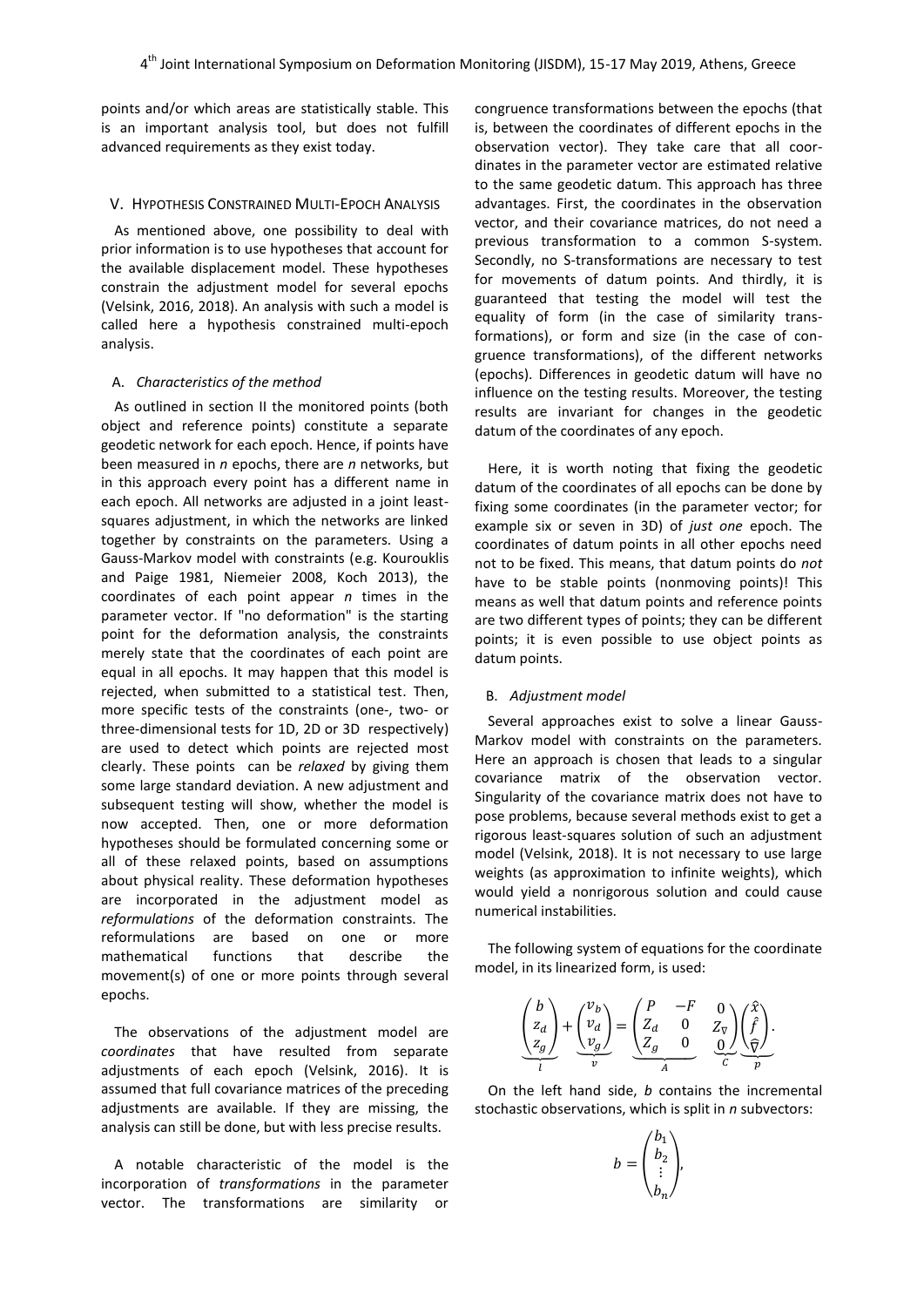in which  $b_1$ ,  $b_2$  and  $b_n$  contain the incremental coordinates of epoch 1, 2 and  $n$ , respectively. Vector  $z_d$  contains nonstochastic observations and is used for the constraints. Its values are zeros. Vector  $z_a$ contains, likewise, nonstochastic observations, but now to define the geodetic datum. Vector  $v$  contains the random residuals for the corresponding observations.

Vector  $p$  contains the incremental parameters of this Gauss-Markov model. Vector  $\hat{x}$  contains the incremental coordinates of all epochs. It is split, in the same way as vector  $b$ , in  $n$  subvectors, one for each epoch. Vector  $\hat{f}$  contains the incremental transformation parameters. Vector  $\widehat{\nabla}$  contains  $q$ deformation parameters, which describe the movements of a subset of points during several epochs. Consider, for example, some points that are attached to a subsiding building. If the subsidence of these point is linear during three epoch intervals,  $\hat{\nabla}$ contains the rate of change of the linear subsidence during this intervals and  $q = 1$ .

The design matrix contains several submatrices. If the order of coordinates in  $\hat{x}$  is the same as in vector  $b$ , submatrix  $P$  is a unit matrix. Submatrix  $F$  contains the partial derivatives of the observed coordinates relative to the transformation parameters. Appropriate approximate values have to be used. A practical way is to use an affine transformation, for which it is easy to compute approximate values, and to constrain this transformation in such a way that a similarity or congruence transformation results (Velsink, 2015, 2016). As the model already uses constraints, these contraints on the affine transformation parameters are easily implemented.

Submatrices  $Z_d$ ,  $Z_g$  and  $Z_{\nabla}$  contain the coefficients for the deformation constraints, the datum constraints, and the deformation parameters, respectively.

The corresponding stochastic model is:

$$
\Sigma_{ll} = \sigma_0^2 Q_{ll} = \sigma_0^2 \begin{bmatrix} Q_b & 0 & 0 \\ 0 & 0 & 0 \\ 0 & 0 & 0 \end{bmatrix}
$$

The advantage of adding the constraints as additional nonstochastic observations to the model, is the testability of the constraints. The formulas to test for one or more biases in the observations are the same for both stochastic and nonstochastic observations. They are given below.

#### C. *Hypothesis testing*

If, initially, no deformation is assumed, no parameters  $\hat{\nabla}$  exist. Therefore, the null hypothesis can be written as:

$$
l + v = Ap_A
$$
, with  $p_A = \begin{pmatrix} \hat{x} \\ \hat{f} \end{pmatrix}$ .

If this model is tested by an overall model test, and rejected, an alternative model can be formulated:

$$
l + v = Ap_A + C\widehat{\nabla}.
$$

This alternative model is tested against the null hypothesis. The test statistic  $F_q$  for the generalized likelihood ratio test is (Velsink, 2018):

$$
F_q = \frac{r^t C (C^t Q_r C)^{-1} C^t r}{q \sigma_0^2},
$$

with  $q$  the degrees of freedom, which is the number of elements in vector  $\hat{\nabla}$ .

Vector  $r$  is computed using the null hypothesis, and it is the vector of coefficients of the residual vector  $v$ , when it is expressed as a linear combination of the columns of matrix  $Q_{ll}$ . Matrix  $Q_{ll}$  is singular in the adjustment model used here, but a vector  $r$  (called the vector of reciprocal residuals) exists (Velsink, 2018). Hence:

$$
v = Q_{ll}r
$$

Matrix  $Q_r$  is the cofactor matrix of r. Several methods exist to compute r and  $Q_r$  (Velsink, 2018) in such a way that:

$$
l + Q_{ll}r = A p_A
$$
 and  $A^t r = 0$ 

in which  $A<sup>t</sup>r = 0$  ensures that the result is a leastsquares solution of the null hypothesis (Kourouklis and Page, 1981).

Test statistic  $F_q$  has a statistical F-distribution with q and  $\infty$  degrees of freedom (if the observations are normally distributed).

Many alternative hypotheses, each characterized by a different matrix  $C$ , can be tested. The degrees of freedom of different alternative hypotheses are, in general, not equal. This means that a larger test statistic does not necessarily mean a better hypothesis. To determine the best alternative hypothesis a decision criterion is needed. Several have been proposed, for example Akaike's Information Criterion and the test ratio (Velsink, 2018). When one of the alternative hypotheses is accepted as the best one to describe the deformation(s), it can be incorporated in the adjustment model. It becomes the new null hypothesis:

$$
l + v = (A \quad C) {p_A \choose \widehat{\nabla}}.
$$

#### D. *Minimal Detectable Deformations*

Linked to the described method of testing for biases, is the possibility to compute *minimal detectable biases*. In the context of constraints that describe deformation patterns, they become "minimal detectable *deformations*". They are computed with the following equation:

$$
\sigma^2 \lambda_0 = \nabla_0^t C^t Q_r C \nabla_0,
$$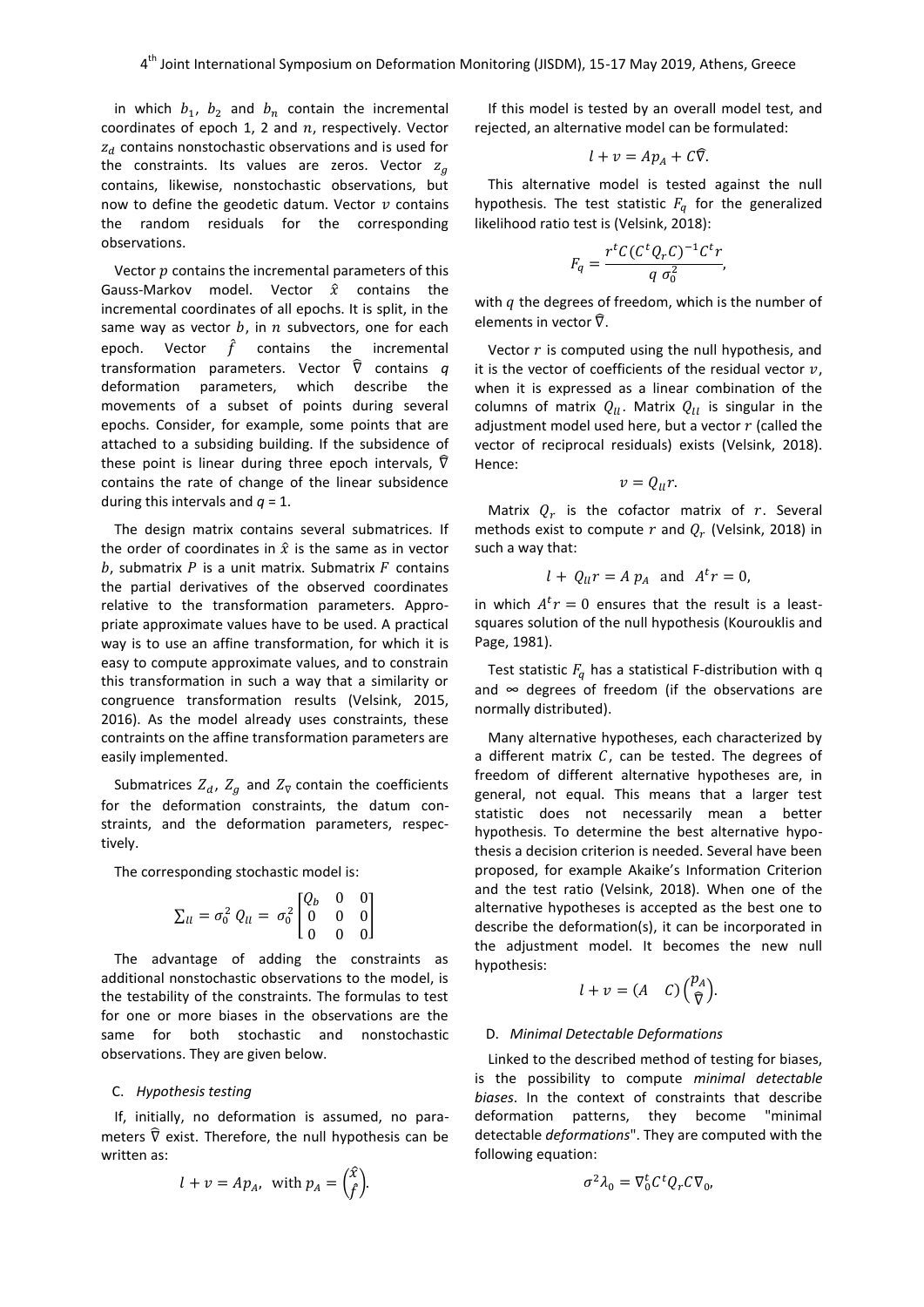in which  $\lambda_0$  is the reference noncentrality parameter. It is the equation of an ellipse, ellipsoid or hyperellipsoid, depending on the value of  $q$  (Velsink, 2017).  $\lambda_\mathrm{0}$  is a value, computed from two chosen probabilities: the chosen significance level of the test and the chosen minimal power to detect a bias of size  $\lambda_0$ . Vector  $\nabla_0$  describes the minimal detectable deformations.

The minimal detectable deformations provide an elegant method to describe the capability of a geodetic network to detect deformations. They can be used to describe the quality of a deformation analysis *before* any measurement has been done. Thus, they can be used as well to describe *standards* for deformation analysis in an application domain (for example stability checks of buildings, of construction works, of subsiding areas).

# E. *Conclusion for this section*

The conclusion is that the adjustment model of a hypothesis constrained multi-epoch analysis can be used to test intricate deformation hypotheses. A deformation hypothesis can state that several points are moving through several epochs. Moreover, it can state that some points follow a different deformation pattern than other points.

From physical considerations of the monitored object(s), credible hypotheses should be derived. These deformation hypotheses can be tested. If one of them is considered the best one, according to some decision criterion, this hypothesis can be incorporated into the adjustment model, thus providing an amended adjustment model, which contains the deformation. This amended adjustment model should be accepted by an overall model test. If not, the search is for a deformation hypothesis, not yet considered before, that explains the observations better, and is substantiated by physical considerations. This improved hypothesis can be formulated and tested in the same way.

# VI. LEVELLING NETWORKS WITHIN RHENISH BIGHT: MULTI-EPOCH CONGRUENCY TESTS

As example for a multi-epoch congruency test, the analysis the an extended leveling network with several epochs is outlined here, see Niemeier and Zeimetz (2018).

Within the Rhenish Depression, near Cologne, Germany, since decades there is an intensive lignite extraction. This mining activity is accompanied with continuous, large scale groundwater withdrawal to keep the open pits with a depth of up to 400 m free of water. These activities result in surface subsidence, reaching several meters, with sometimes critical effects on the safety of infrastructure lines and houses.

To determine the current subsidence rates an extensive network of levelling lines has been established and observed periodically. These networks are classified in two groups:

- main levelling network, observed about every five years within an observation time of three months.

- local densifications within villages and cities, observed according to associated mining activities in that area.

The specific task was to analyze the main levelling networks with epochs 1985, 1993, 2001, 2005, 2009 and 2013. Most important was the discovery of reference points, which are statistically proven to be stable during this time span of 28 years.



Fig. 4: Configuration of the main levelling networks covering the lignite mining area within the Renish bight. In **red** the potential reference points are marked.

In Fig. 4 the potential reference points are marked in red. This selection was made in cooperation with geologists and considers the boundaries of the groundwater withdrawal.

For these potential reference points consecutive two-epoch congruency tests were performed according to section IV part B, especially with the combinations 1993-1985, 2001-1993, 2005-2001, 2009-2005 and 2013-2009. Then - as independent analysis, covering the total time span - the first and the last epoch have been analyzed: 2013 – 1985.

The summarized results are given in Fig. 5, indicating the stability of the southern edge of the area. Further reference points in this are just above significance level, i.e. show limited movements, only. This result is in accordance with the geological stability assumption of the Eifel Edge. Besides, the area around Cologne can be assumed to be stable, as well.